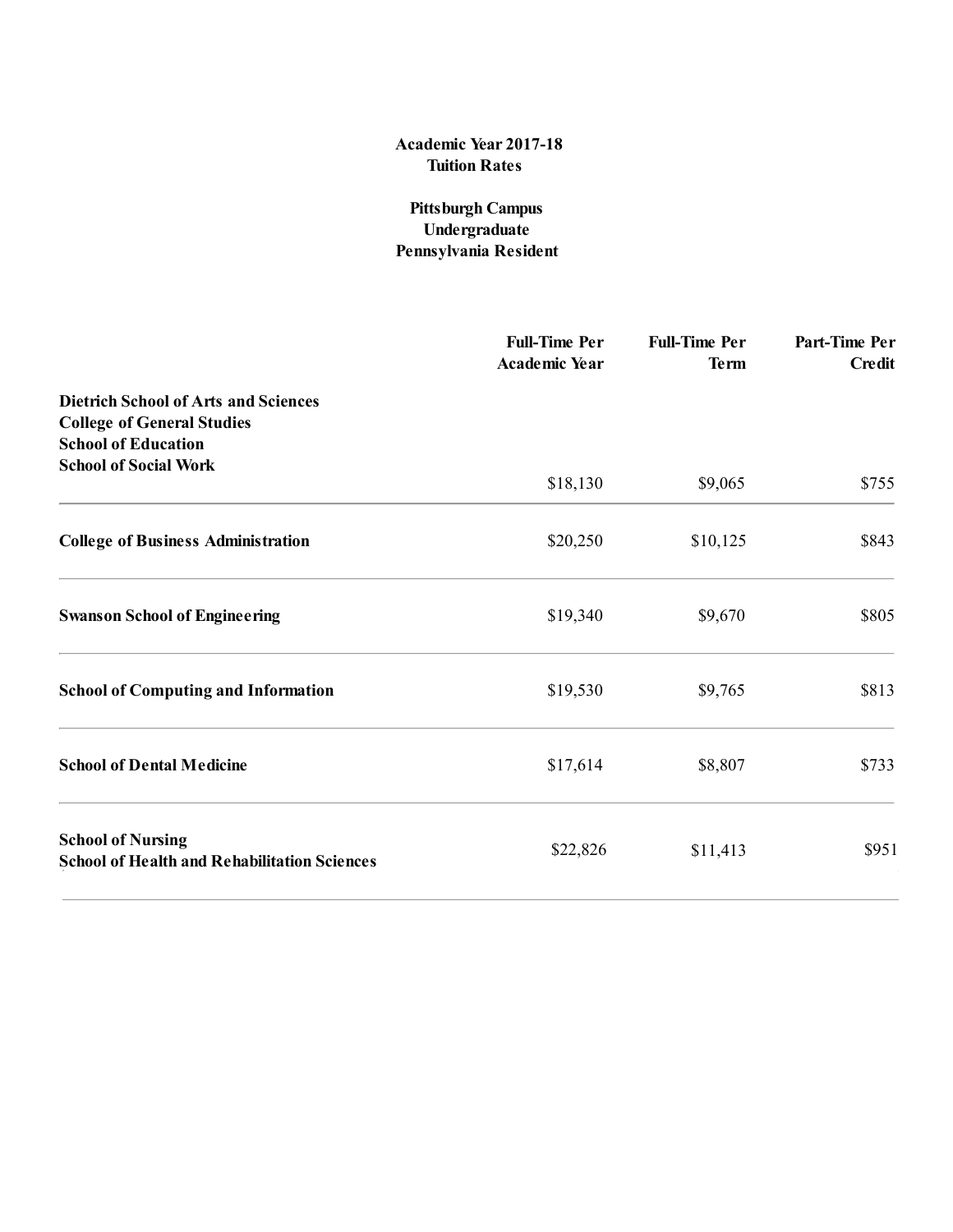### Academic Year 201**7**1**8** Tuition Rates

### Pittsburgh Campus Undergraduate Out-of-State Resident

|                                                                                                                | <b>Full-Time Per</b><br><b>Academic Year</b> | <b>Full-Time Per</b><br><b>Term</b> | Part-Time Per<br><b>Credit</b> |
|----------------------------------------------------------------------------------------------------------------|----------------------------------------------|-------------------------------------|--------------------------------|
| <b>Dietrich School of Arts and Sciences</b><br><b>College of General Studies</b><br><b>School of Education</b> |                                              |                                     |                                |
| <b>School of Social Work</b>                                                                                   | \$29,692                                     | \$14,846                            | \$1,237                        |
| <b>College of Business Administration</b>                                                                      | \$33,452                                     | \$16,726                            | \$1,393                        |
| <b>Swanson School of Engineering</b>                                                                           | \$32,446                                     | \$16,223                            | \$1,351                        |
| <b>School of Computing and Information</b>                                                                     | \$32,078                                     | \$16,039                            | \$1,336                        |
| <b>School of Dental Medicine</b>                                                                               | \$29,550                                     | \$14,775                            | \$1,231                        |
| <b>School of Nursing</b><br><b>School of Health and Rehabilitation Sciences</b>                                |                                              |                                     |                                |
|                                                                                                                | \$37,740                                     | \$18,870                            | \$1,572                        |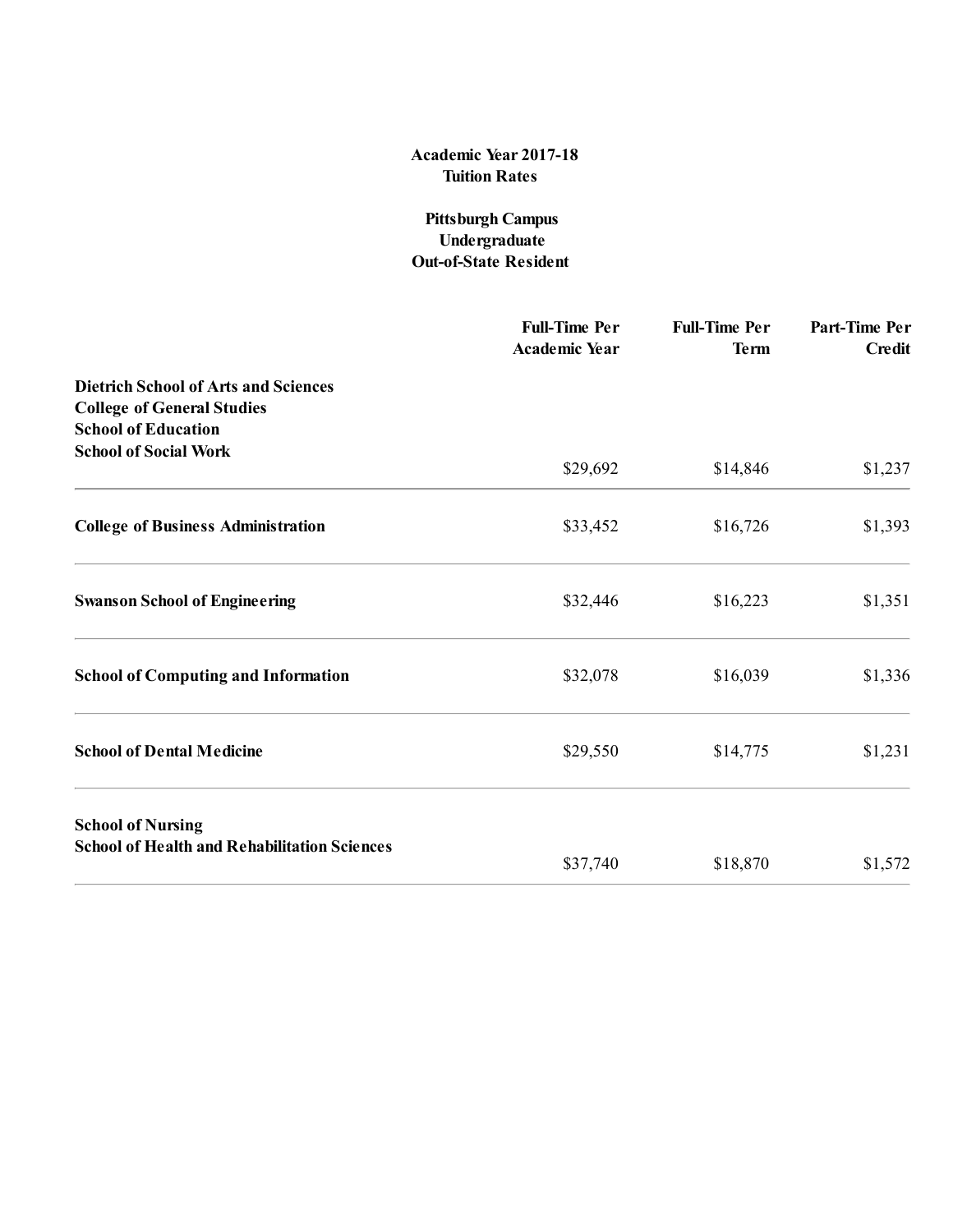#### **Academic Year 2017-18 Tuition Rates**

## **Pittsburgh Campus Graduate and Doctorate-Professional Practice Pennsylvania Resident**

|                                                                                                   | <b>Full-Time Per</b><br><b>Academic Year</b> | <b>Full-Time</b><br>Per Term | <b>Part-Time</b><br><b>Per Credit</b> |
|---------------------------------------------------------------------------------------------------|----------------------------------------------|------------------------------|---------------------------------------|
| Dietrich School of Arts and Sciences<br>School of Education<br>Graduate School of Public and      |                                              |                              |                                       |
| <b>International Affairs</b>                                                                      | \$22,290                                     | \$11,145                     | \$898                                 |
| School of Social Work (except as follows)                                                         | \$22,290                                     | \$11,145                     | \$898                                 |
| MSW/MBA Program                                                                                   | \$29,636                                     | \$14,818                     |                                       |
| Joseph M. Katz Graduate School of Business<br>(except as follows)                                 | \$29,636                                     | \$14,818                     | \$1,277                               |
| MBA One-Year Program;<br>MBA/MOIS Full-Time Program                                               | \$44,454                                     | \$14,818                     | \$1,277                               |
| The rate shown for the above two programs under "Full-Time Per Academic Year" is for three terms. |                                              |                              |                                       |
| MBA Two-Year Program;<br><b>MBA Part-Time Program;</b><br><b>MBA/MOIS Part-Time Program</b>       | \$22,227                                     | \$11,113                     | \$1,277                               |
| All MS Programs                                                                                   | \$28,540                                     | \$14,270                     | \$1,083                               |
| <b>JD/MBA</b> Program                                                                             | \$40,744                                     | \$20,372                     |                                       |
| <b>MSW/MBA Program</b>                                                                            | \$29,636                                     | \$14,818                     |                                       |
| <b>MHA/MBA Program</b>                                                                            | \$27,188                                     | \$13,594                     | \$1,045                               |

The EMBA program is a five-term program. The total cost for new students first entering in May 2018 and after is \$80,000.

The EMBA in Healthcare program is a five-term program. The total cost for new students who enter in May 2018 is \$95,000.

| Swanson School of Engineering | \$25,586 | \$12,793 | \$1,213 |
|-------------------------------|----------|----------|---------|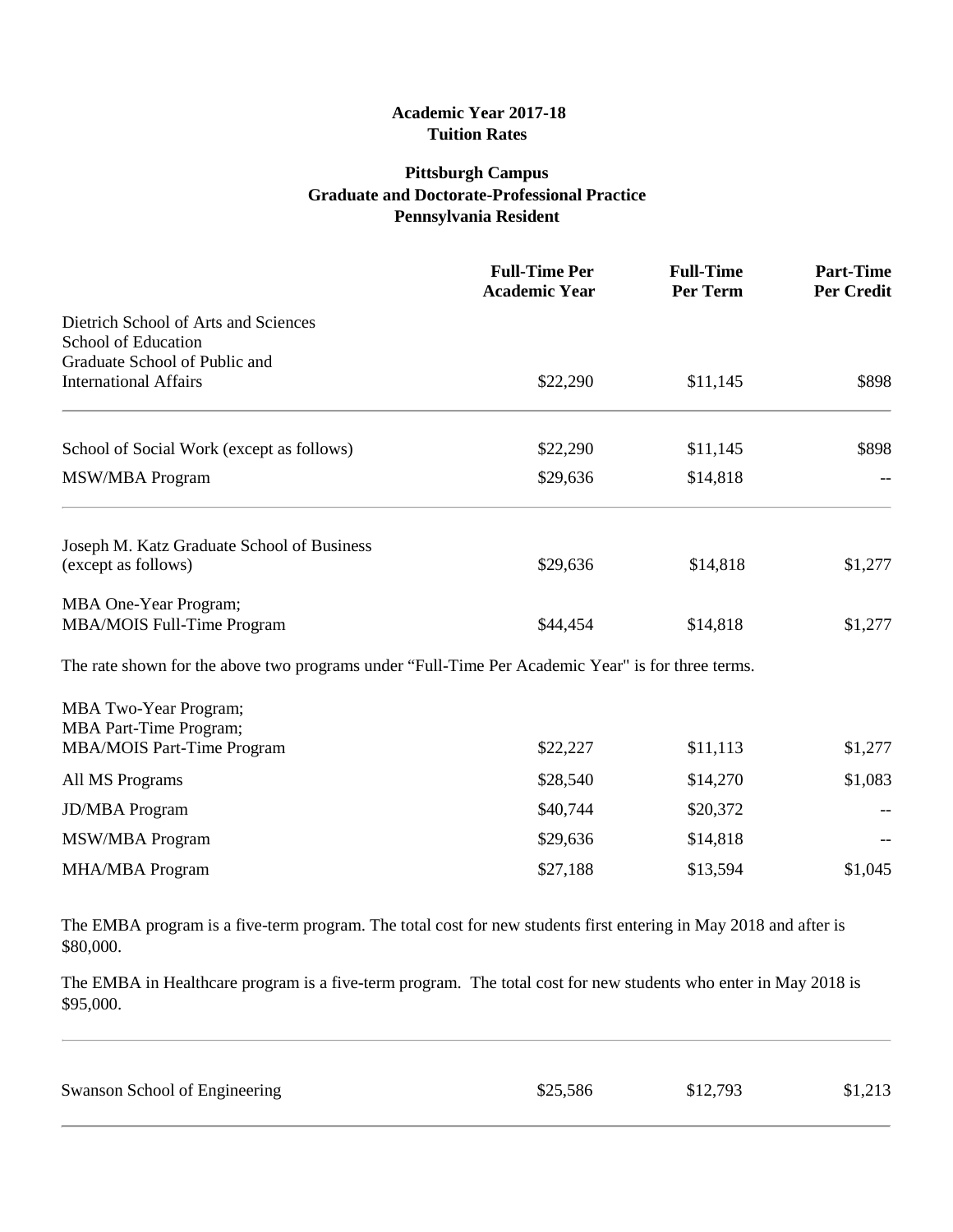| School of Law                          |          |          |         |
|----------------------------------------|----------|----------|---------|
| Graduate (MSL)                         | \$33,118 | \$16,559 | \$1,249 |
| Graduate (LLM)                         | \$38,500 | \$19,250 | \$1,604 |
| Doctorate - Professional Practice (JD) | \$33,118 | \$16,559 | \$1,249 |

The rates shown for Doctorate - Professional Practice under "Part-Time Per Credit" are applicable to courses outside the curriculum.

| School of Computing and Information                                                                                                    | \$23,438 | \$11,719 | \$954   |
|----------------------------------------------------------------------------------------------------------------------------------------|----------|----------|---------|
| School of Dental Medicine                                                                                                              |          |          |         |
| Graduate (except as follows)                                                                                                           | \$49,820 | \$24,910 | \$2,057 |
| Graduate (MS, PhD in Oral Biology)                                                                                                     | \$26,133 | \$8,711  | \$1,064 |
| The rate shown for Graduate (MS, PhD in Oral Biology) under "Full-Time Per Academic Year" is for three terms.                          |          |          |         |
| Doctorate - Professional Practice                                                                                                      | \$46,360 | \$23,180 | \$1,015 |
| The rate shown for Doctorate-Professional Practice under "Part-Time Per Credit" is applicable to courses outside the<br>curriculum.    |          |          |         |
| School of Nursing (except as follows)                                                                                                  | \$26,136 | \$13,068 | \$1,064 |
| Nursing/GSPIA Program – on campus and online                                                                                           | \$26,136 | \$13,068 | \$1,064 |
| School of Pharmacy                                                                                                                     |          |          |         |
| Graduate (except as follows)                                                                                                           | \$26,136 | \$13,068 | \$1,064 |
| The MSPBA program is a three-term program. The total cost for new students who entered in January 2018 and after is<br>\$58,050.       |          |          |         |
| Doctorate - Professional Practice (PharmD)                                                                                             | \$31,040 | \$15,520 | \$1,199 |
| The rates shown for Doctorate - Professional Practice under "Part-Time Per Credit" are applicable to courses outside the<br>curriculum |          |          |         |
| Graduate School of Public Health (except as follows)                                                                                   |          |          |         |
| Graduate                                                                                                                               | \$26,136 | \$13,068 | \$1,064 |
| <b>MHA/MBA Program</b>                                                                                                                 | \$27,188 | \$13,594 | \$1,045 |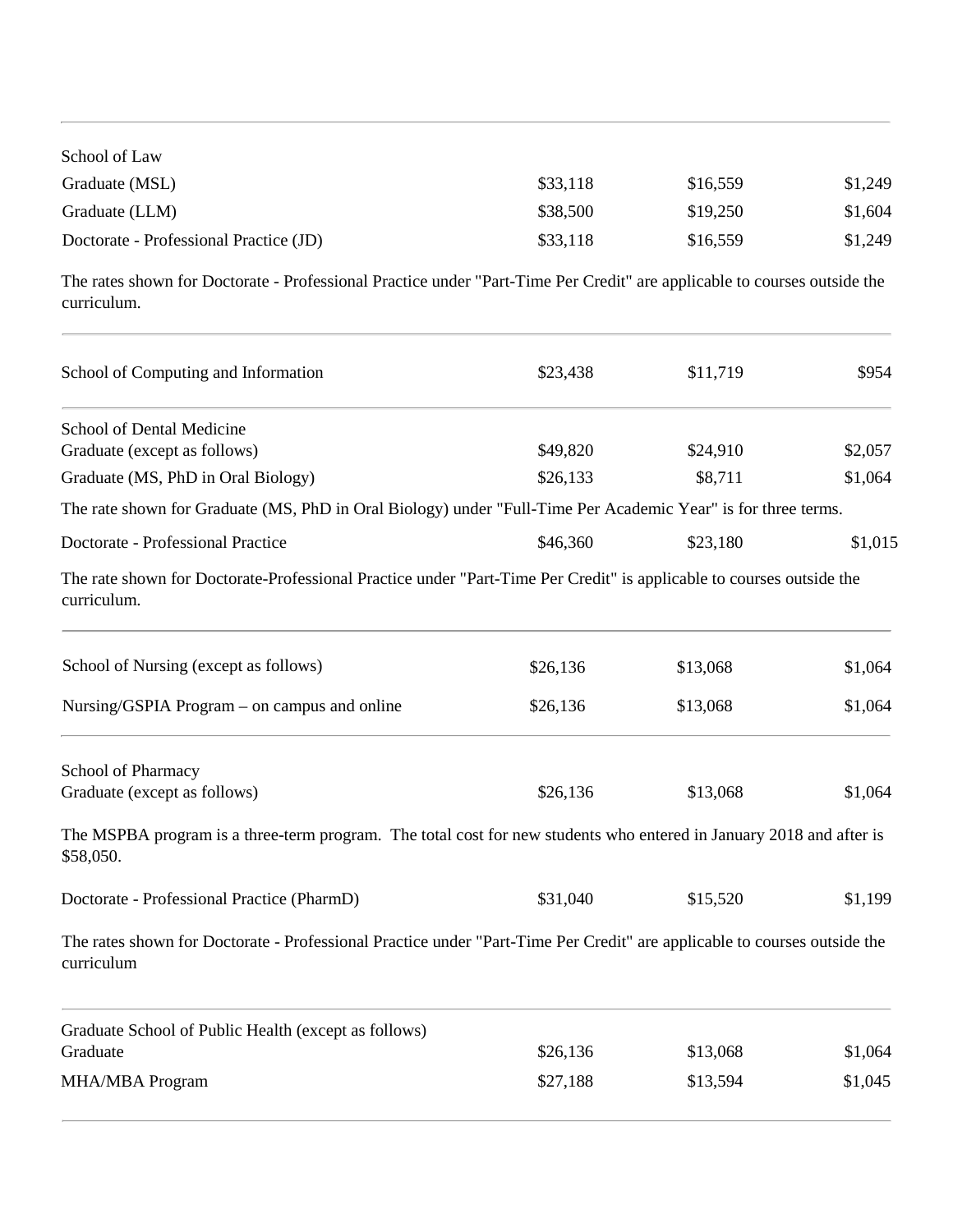| School of Medicine                |          |          |         |
|-----------------------------------|----------|----------|---------|
| Graduate                          | \$25,932 | \$12,966 | \$1,054 |
| Doctorate - Professional Practice | \$53,980 | \$26,990 | \$945   |

The rate shown for Doctorate - Professional Practice under "Part-Time Per Credit" is applicable to courses outside the curriculum.

| School of Health and Rehabilitation Sciences    |          |          |         |
|-------------------------------------------------|----------|----------|---------|
| (except for Doctor of Physical Therapy Program) | \$26,136 | \$13,068 | \$1,064 |

Doctor of Physical Therapy Program

The SHRS Doctor of Physical Therapy (DPT) Program is a full-time, three-year, three-terms-per-year program. Tuition will be billed at the flat rate for the entire three-year program. The three-term cost for students first entering in May 2018 is \$40,779.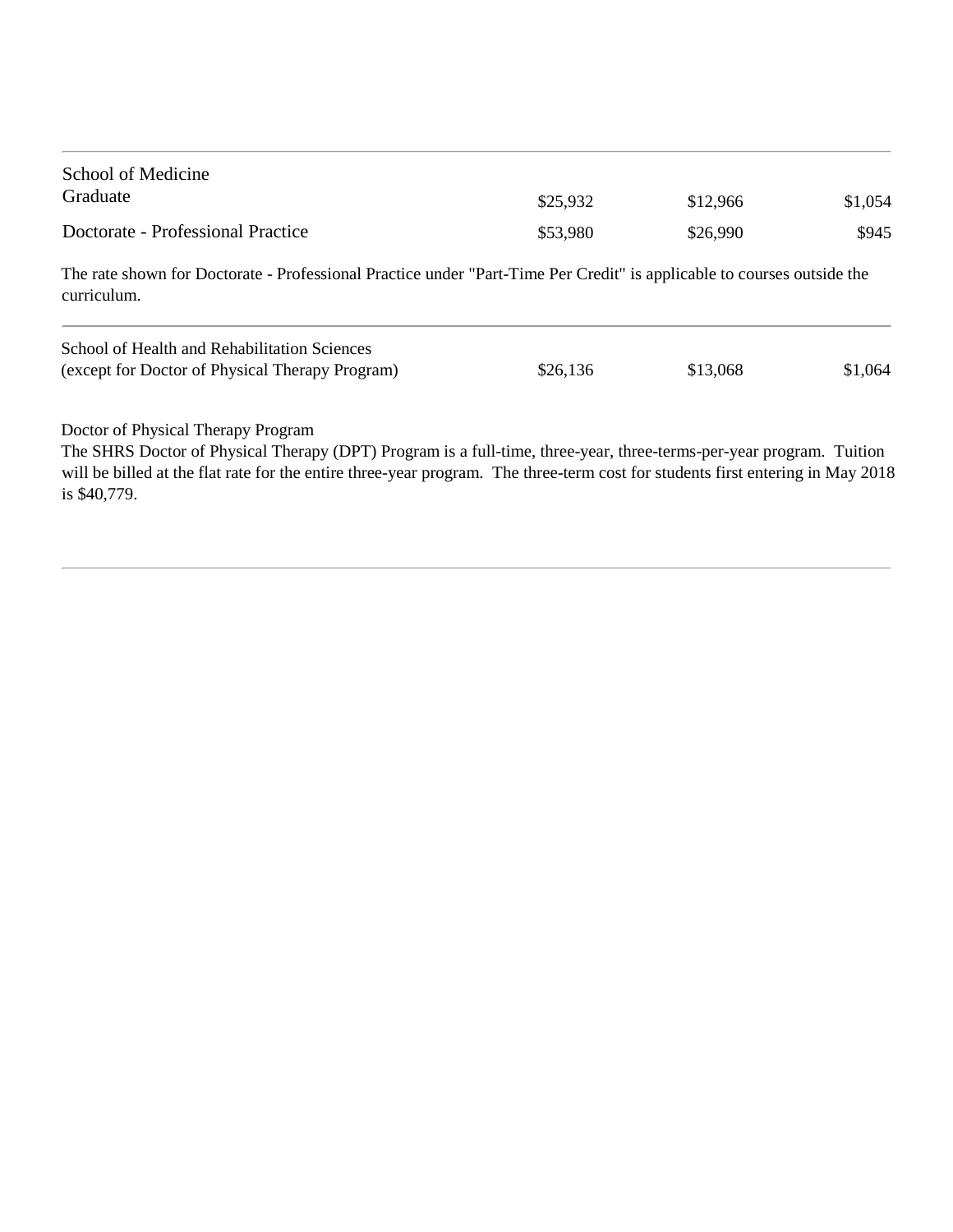#### **Academic Year 2017-18 Tuition Rates**

## **Pittsburgh Campus Graduate and Doctorate-Professional Practice Out-of-State Resident**

|                                                                                                   | <b>Full-Time Per</b><br><b>Academic Year</b> | <b>Full-Time</b><br>Per Term | <b>Part-Time</b><br><b>Per Credit</b> |
|---------------------------------------------------------------------------------------------------|----------------------------------------------|------------------------------|---------------------------------------|
| Dietrich School of Arts and Sciences<br>School of Education<br>Graduate School of Public and      |                                              |                              |                                       |
| <b>International Affairs</b>                                                                      | \$36,980                                     | \$18,490                     | \$1,512                               |
| School of Social Work (except as follows)                                                         | \$30,540                                     | \$15,270                     | \$1,247                               |
| <b>MSW/MBA Program</b>                                                                            | \$40,678                                     | \$20,339                     |                                       |
| Joseph M. Katz Graduate School of Business<br>(except as follows)                                 | \$40,678                                     | \$20,339                     | \$1,933                               |
| MBA One-Year Program;<br>MBA/MOIS Full-Time Program                                               | \$61,017                                     | \$20,339                     | \$1,933                               |
| The rate shown for the above two programs under "Full-Time Per Academic Year" is for three terms. |                                              |                              |                                       |
| <b>MBA Two-Year Program;</b><br>MBA Part-Time Program;                                            |                                              |                              |                                       |
| <b>MBA/MOIS Part-Time Program</b>                                                                 | \$30,508                                     | \$15,254                     | \$1,933                               |
| All MS Programs                                                                                   | \$38,664                                     | \$19,332                     | \$1,543                               |
| <b>JD/MBA</b> Program                                                                             | \$52,740                                     | \$26,370                     |                                       |
| <b>MSW/MBA Program</b>                                                                            | \$40,678                                     | \$20,339                     |                                       |
| MHA/MBA Program                                                                                   | \$41,380                                     | \$20,690                     | \$1,591                               |

The EMBA program is a five-term program. The total cost for new students first entering in May 2018 and after is \$80,000.

The EMBA in Healthcare program is a five-term program. The total cost for new students who enter in May 2018 is \$95,000.

| Swanson School of Engineering | \$42,458 | \$21,229 | \$2,008 |
|-------------------------------|----------|----------|---------|
|                               |          |          |         |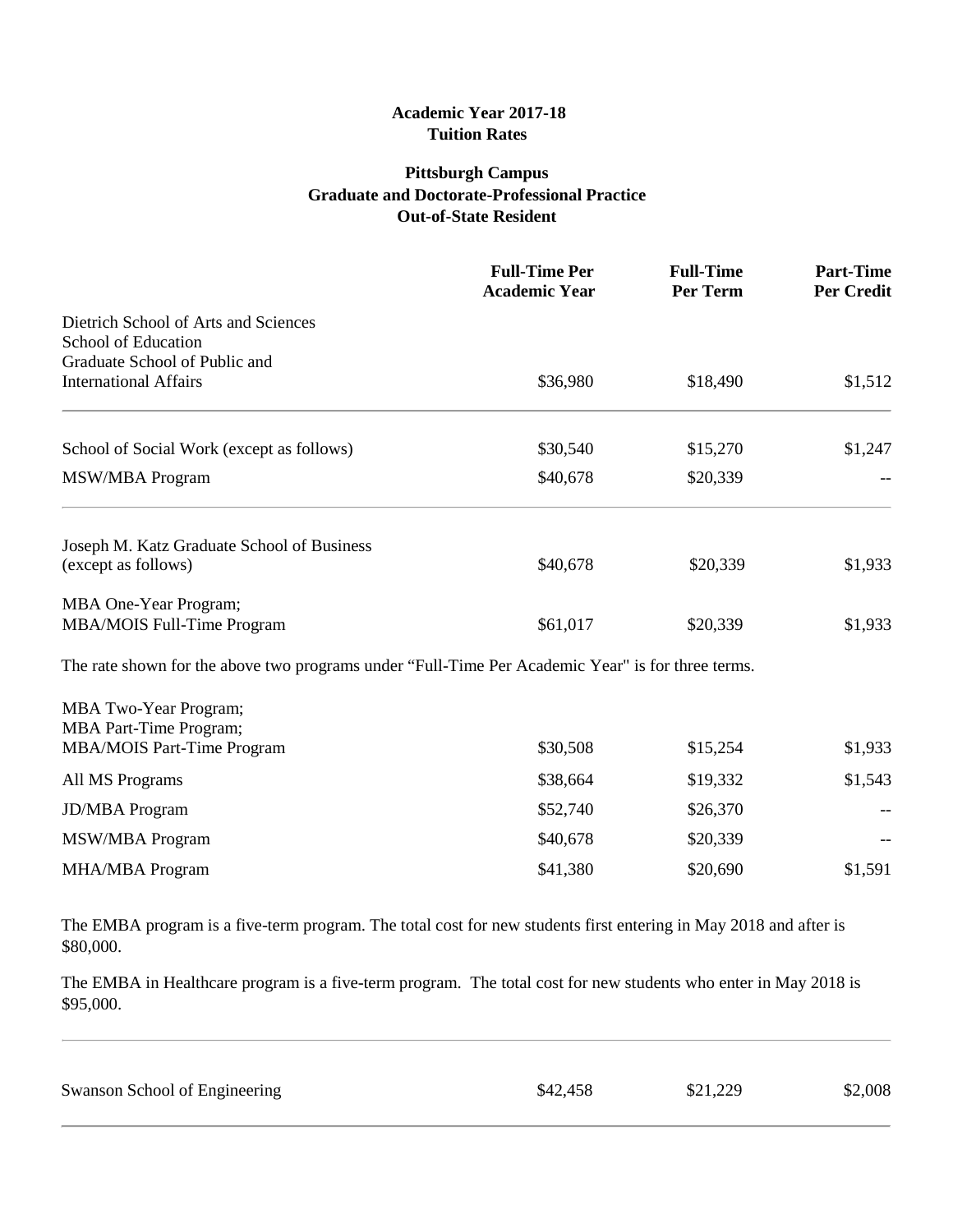| School of Law                          |          |          |         |
|----------------------------------------|----------|----------|---------|
| Graduate (MSL)                         | \$41,706 | \$20,853 | \$1,828 |
| Graduate (LLM)                         | \$38,500 | \$19.250 | \$1,604 |
| Doctorate - Professional Practice (JD) | \$41,706 | \$20,853 | \$1,828 |

The rates shown for Doctorate - Professional Practice under "Part-Time Per Credit" are applicable to courses outside the curriculum.

| School of Computing and Information                                                                                                    | \$38,886 | \$19,443 | \$1,599 |
|----------------------------------------------------------------------------------------------------------------------------------------|----------|----------|---------|
| School of Dental Medicine                                                                                                              |          |          |         |
| Graduate (except as follows)                                                                                                           | \$59,774 | \$29,887 | \$2,476 |
| Graduate (MS, PhD in Oral Biology)                                                                                                     | \$30,540 | \$10,180 | \$1,247 |
| The rate shown for Graduate (MS, PhD in Oral Biology) under "Full-Time Per Academic Year" is for three terms.                          |          |          |         |
| Doctorate - Professional Practice                                                                                                      | \$54,396 | \$27,198 | \$1,505 |
| The rate shown for Doctorate-Professional Practice under "Part-Time Per Credit" is applicable to courses outside the<br>curriculum.    |          |          |         |
| School of Nursing (except as follows)                                                                                                  | \$30,540 | \$15,270 | \$1,247 |
| Nursing/GSPIA Program - on campus                                                                                                      | \$30,540 | \$15,270 | \$1,247 |
| Nursing/GSPIA Program – online                                                                                                         | \$26,136 | \$13,068 | \$1,064 |
| School of Pharmacy                                                                                                                     |          |          |         |
| Graduate (except as follows)                                                                                                           | \$27,278 | \$13,639 | \$1,113 |
| The MSPBA program is a three-term program. The total cost for new students who entered in January 2018 and after is<br>\$58,050.       |          |          |         |
| Doctorate - Professional Practice (PharmD)                                                                                             | \$34,924 | \$17,462 | \$1,348 |
| The rates shown for Doctorate - Professional Practice under "Part-Time Per Credit" are applicable to courses outside the<br>curriculum |          |          |         |
| Graduate School of Public Health (except as follows)<br>Graduate                                                                       | \$43,392 |          |         |
|                                                                                                                                        |          | \$21,696 | \$1,777 |
| <b>MHA/MBA Program</b>                                                                                                                 | \$41,380 | \$20,690 | \$1,591 |